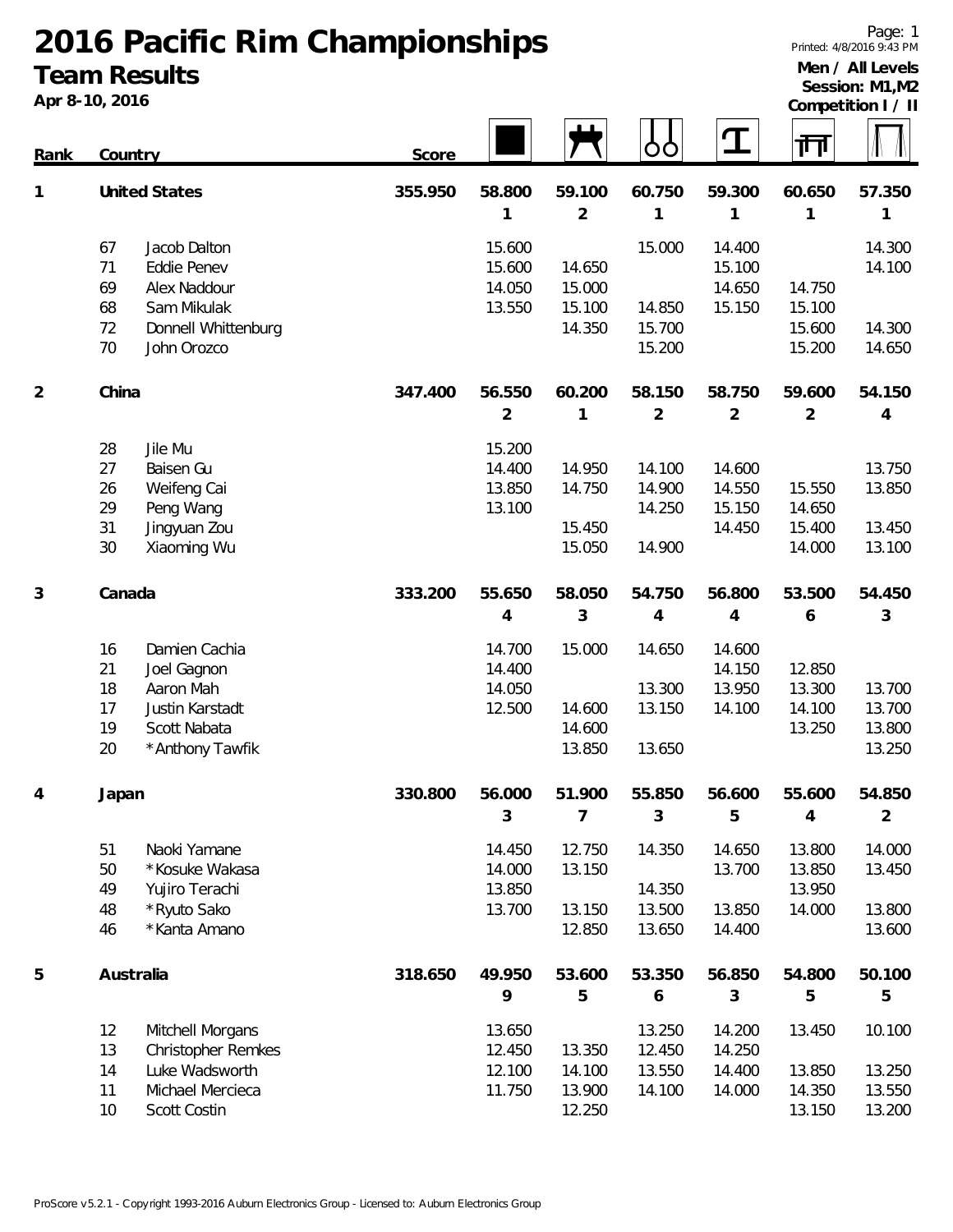# **2016 Pacific Rim Championships Team Results**

**Apr 8-10, 2016**

#### **Men / All Levels Session: M1,M2**

|  |  | Competition I / II |  |  |
|--|--|--------------------|--|--|

| Rank | Country |                        | Score   |        |        |        | $\mathbf T$ | गेग    |        |
|------|---------|------------------------|---------|--------|--------|--------|-------------|--------|--------|
| 6T   |         | Colombia               | 317.850 | 52.450 | 50.750 | 53.900 | 55.050      | 56.550 | 49.150 |
|      |         |                        |         | 7      | 8      | 5      | 8           | 3      | 7      |
|      | 34      | Carlos Calvo           |         | 13.800 | 13.450 | 14.450 | 14.100      | 14.750 | 13.850 |
|      | 36      | *Jose David Toro       |         | 13.400 | 10.700 | 12.400 | 14.450      | 13.050 |        |
|      | 37      | *Michael Vargas        |         | 13.250 |        |        | 12.450      |        | 12.050 |
|      | 33      | Javier Sandoval        |         | 12.000 | 13.750 | 14.750 | 14.050      | 15.450 | 12.500 |
|      | 35      | * Jose Manuel Martinez |         |        | 12.850 | 12.300 |             | 13.300 | 10.750 |
| 6T   |         | Chinese Taipei         | 317.850 | 53.000 | 55.550 | 52.150 | 55.550      | 52.000 | 49.600 |
|      |         |                        |         | 6      | 4      | 7      | 7           | 7      | 6      |
|      | 65      | Shin-Tung Hung         |         | 13.900 |        | 13.200 | 13.650      |        | 12.200 |
|      | 62      | Mao-Hua Chiu           |         | 13.350 | 13.850 | 13.050 | 14.400      | 12.550 | 12.300 |
|      | 66      | * Alan Shiao           |         | 13.150 | 14.100 | 12.500 | 14.450      | 12.600 | 12.050 |
|      | 63      | * Shih Yen Fang        |         | 12.600 | 13.600 |        |             | 13.150 |        |
|      | 64      | Ko-Chiang Huang        |         |        | 14.000 | 13.400 | 13.050      | 13.700 | 13.050 |
| 8    |         | New Zealand            | 274.450 | 50.800 | 53.050 | 38.900 | 41.400      | 51.650 | 38.650 |
|      |         |                        |         | 8      | 6      | 10     | 11          | 8      | 10     |
|      | 55      | Devy Dyson             |         | 13.500 | 13.500 | 14.150 | 13.300      | 11.950 | 13.550 |
|      | 54      | * Ethan Dick           |         | 12.950 | 13.150 | 12.550 | 13.950      | 12.500 | 12.500 |
|      | 53      | David Bishop           |         | 12.850 | 13.100 | 12.200 | 14.150      | 13.250 | 12.600 |
|      | 56      | Callum Phillips        |         | 11.500 | 13.300 |        |             | 13.950 |        |
| 9    |         | Philippines            | 273.950 | 54.250 | 43.550 | 34.850 | 55.600      | 50.550 | 35.150 |
|      |         |                        |         | 5      | 9      | 11     | 6           | 9      | 11     |
|      | 58      | Reyland Capellan       |         | 14.150 |        |        | 13.750      |        |        |
|      | 61      | *Carlos Edriel Yulo    |         | 14.100 | 12.200 | 13.350 | 14.750      | 13.850 | 12.950 |
|      | 57      | Rafael Ablaza          |         | 13.250 | 10.100 |        | 12.950      | 11.800 |        |
|      | 60      | * John Mathew Vergara  |         | 12.750 | 8.500  | 9.750  |             | 12.050 | 10.350 |
|      | 59      | Jan Gwynn Timbang      |         |        | 12.750 | 11.750 | 14.150      | 12.850 | 11.850 |
| 10   | Chile   |                        | 272.700 | 45.150 | 41.600 | 45.500 | 51.650      | 46.250 | 42.550 |
|      |         |                        |         | 11     | 10     | 8      | 9           | 11     | 9      |
|      | 22      | Daniel Basilio         |         | 12.400 | 10.450 | 11.250 | 13.250      | 11.300 | 8.950  |
|      | 24      | Ignacio Pizarro        |         | 12.350 | 11.050 | 11.750 | 12.350      | 11.850 | 11.600 |
|      | 25      | * Ignacio Varas        |         | 10.900 | 9.700  | 11.400 | 13.600      | 11.450 | 10.950 |
|      | 23      | *Francisco Perez       |         | 9.500  | 10.400 | 11.100 | 12.450      | 11.650 | 11.050 |